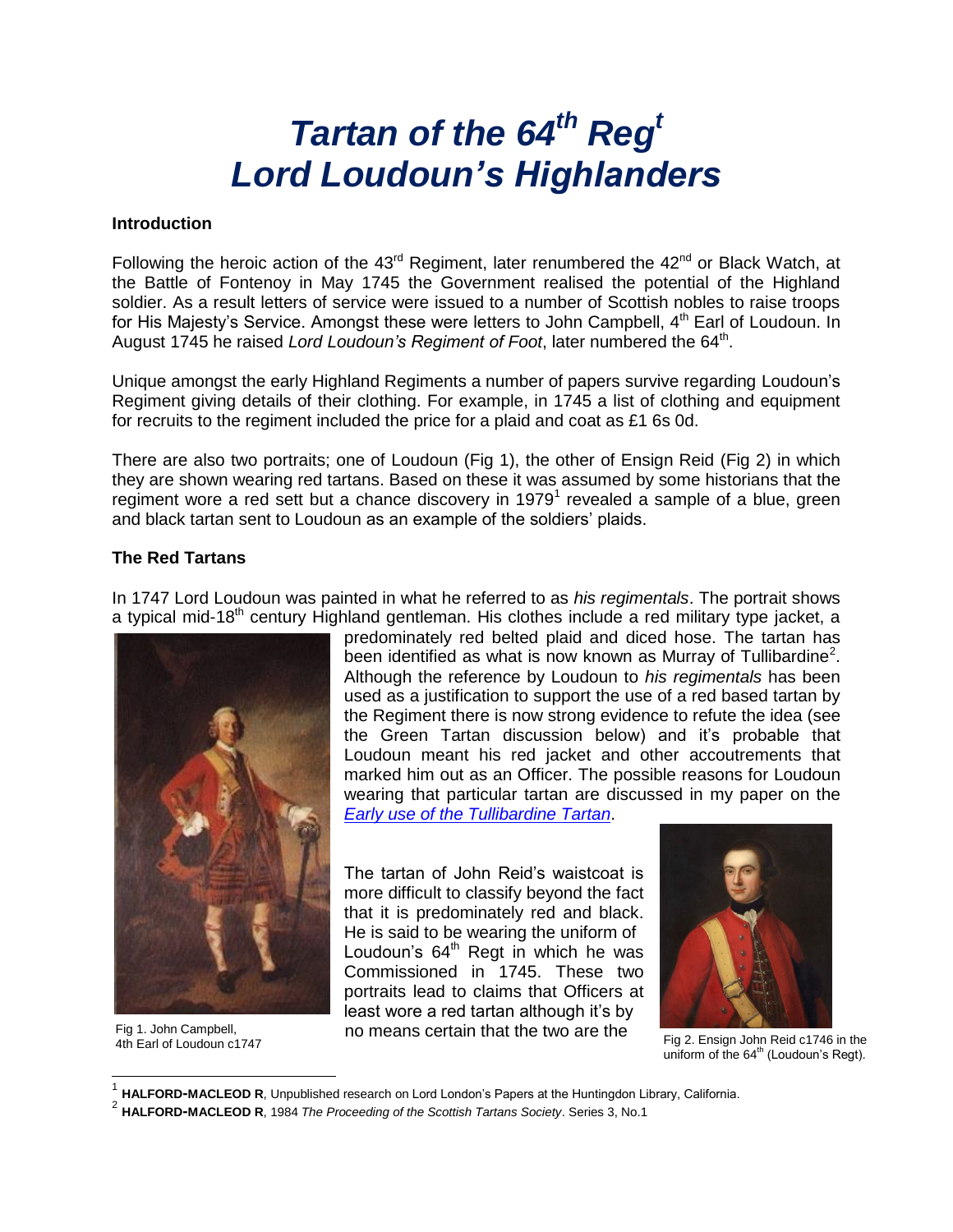same tartan. Whilst there's no evidence to support the universal wearing of a red tartan it's important to understand that at that time Officers purchased their own clothes and there was often a certain level of individuality tolerated by the military establishment. The claims that the Regiment wore a red tartan might have persisted but for the chance discovery of a letter that contained a sample of what I will describe as the Green tartan in order to differentiate it from the red ones in the two portraits described above.

### **The Green Tartan**

In early Sep 1746 Lord Loudoun was still in Scotland following his Regiment's actions on the Government's side against the Jacobites. Whilst there he received a letter dated 28 Aug 1746 from James Seton an Edinburgh merchant who supplied most of the Regiment's clothing. Not only does the letter survive but so too do the two samples mentioned by Seton in his quote:

| Sergt <sup>s</sup> plaid to the patren enclosed $@2/pyd$ |  |  |  |                                                                                   |
|----------------------------------------------------------|--|--|--|-----------------------------------------------------------------------------------|
| Sergt <sup>s</sup> Hofs <sup>3</sup> - - - - - - - - 1/9 |  |  |  |                                                                                   |
| Private Mens Plaids - -                                  |  |  |  | - - @ $1/2\frac{2}{3}$ p y <sup>d</sup><br>- - @ $11\frac{1}{2}$ p y <sup>d</sup> |
| Ditto Hofs $   -$                                        |  |  |  |                                                                                   |

He concludes by writing that '*What quantity of the above is wanted will be ready in two months, your Lordship paying the above prices immediately upon Delivery at Edin.'*

So, from the quote and the sample<sup>4</sup> we know that in 1746 Loudoun was about to purchase new plaids for the soldiers of the Regiment in a dark blue, green and black tartan (Fig 3). The fact that there is no mention in the letter of it being a new patren (pattern) suggests that these were replacement plaids for the initial issue ones in early 1745. The quote also shows that the Sergt<sup>s</sup> and Private wore a different quality of cloth. Although they would have had to comply with the overall uniform, Officers purchased their own clothes which is why they are not quoted for.

Quite unlike the red tartans in the portraits, this sample is similar to the type of pattern widely adopted for military tartans in the late  $18<sup>th</sup>$  century. The sample has some interesting features: the colours are from natural dyes but the shades are dark which belies the common belief that today's commercial *Old* or *Ancient Colours*  represent the original natural dyes that were lighter than so-called *Modern Colours*.



Fig 3. Sample of cloth for Sergt<sup>s</sup> Plaids sent to Lord Loudoun Aug 1746.

 3 The 'fs' in *Hofs* is an example of the old method of writing a double 's'. Hoss is an old spelling of hose (socks/stockings). The sample in the letter is a simple red and white dice of approximately 1".<br>4 The sample is approximately  $F \sim \mathcal{C}^n$ .

The sample is approximately 5" x 6".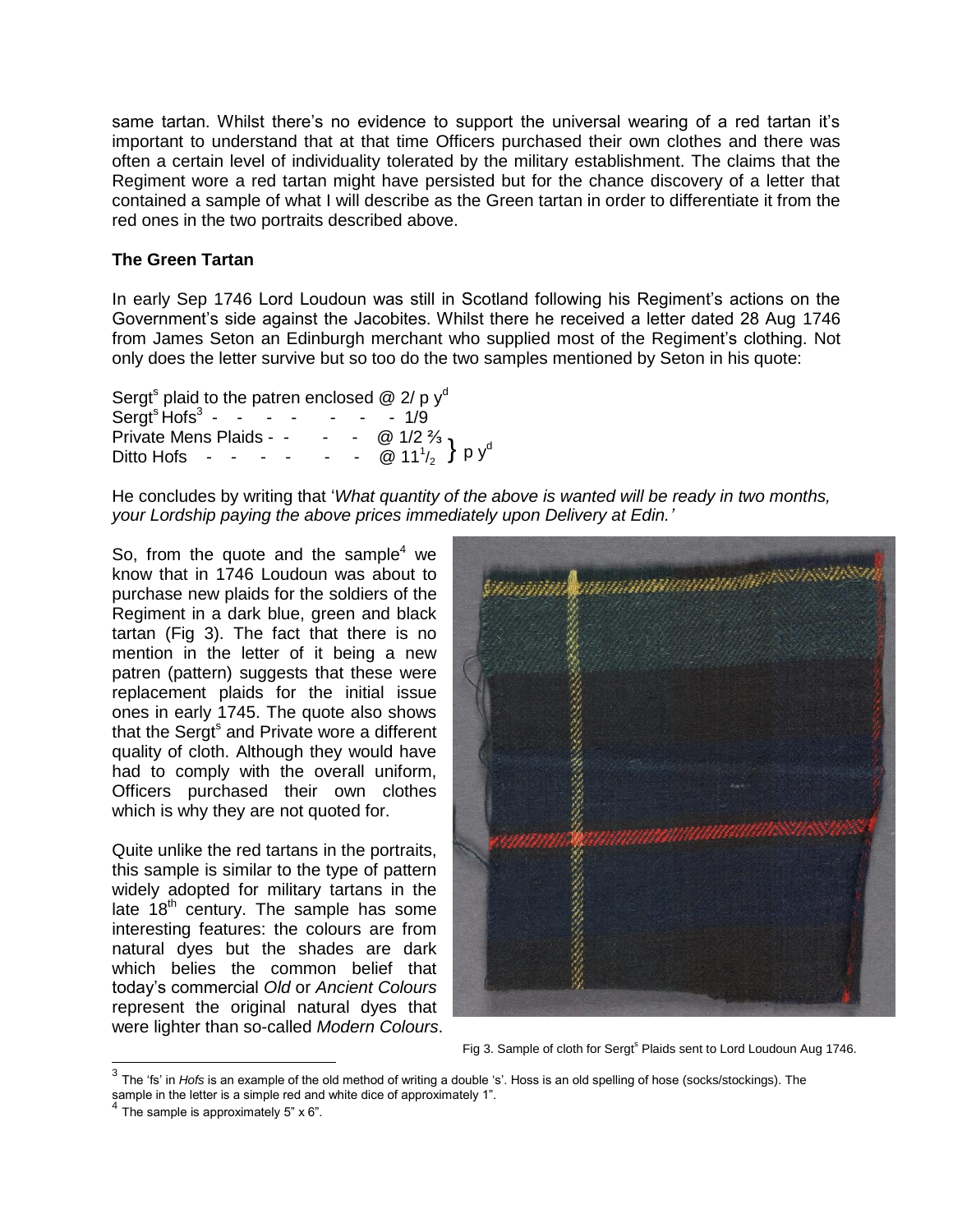A particularly striking feature of the tartan is the selvedge. The use of a herringbone selvedge was a common feature of many  $18<sup>th</sup>$  century Highland plaids but this is the only example I've ever encountered of a chevron design. Both techniques require the section of warp to be threaded differently to the rest of the plaid and whilst both look superficially similar, a chevron is a true zigzag formed by the direction reversing at the point of the change whereas in a herringbone (confusingly sometimes called a broken chevron) a thread jumps one place when the direction changes. It's impossible to know whether the threading in this sample was by design or error but the overall strengthening effect on the selvedge would have been similar.

Finally, there is the oblong appearance of the blue, green and black blocks. Examination of the warp and weft reveals that each block has about  $2/3$  the number of thread in the weft compared with the warp. The difference is found throughout the sample meaning that it must have been done deliberately as it would have been possible to square the colours by weaving either to threadcount or by eye. I cannot explain why this should have been woven this way but elongated setting are not uncommon in the early  $18<sup>th</sup>$  century specimens.

Based on the sample Jamie Scarlett<sup>5</sup> speculated that the sett (Fig 4) was a variant of what he believed to be the generic early military sett of alternating blue and green grounds. Whilst the

Fig 4. Reconstruction of the Loudoun's tartan by Scarlett.

letter represented an incredibly important historical find it unfortunately didn't completely answer the question of what tartan the Regiment wore. Clearly the tartan was a blue, black and green based sett but the sample is too small to show the pattern fully. The colour strips below show the warp and weft sections of the specimen. They don't fully match and the selvedge technique lead to a misunderstanding by some researchers who assume two red lines in the sett whereas the one at the selvedge is merely decorative and should be ignored.

| <b>Warp Section</b> | Chevron Selvedge |
|---------------------|------------------|
|                     |                  |
| Weft Section        |                  |

If the decorative red line at the selvedge is omitted from the setting, and the two original strips overlaid, then the result is the small section left that shows just over a half repeat of Scarlett's reconstruction below.



However, we cannot know if the sample showed the full repeat. The purpose of including it in the letter would have been to show the quality and overall colours but there are other possible

<sup>5</sup> **SCARLETT J.S.** 1990 *TARTAN The Highland Textile*. Shepheard-Walwyn., London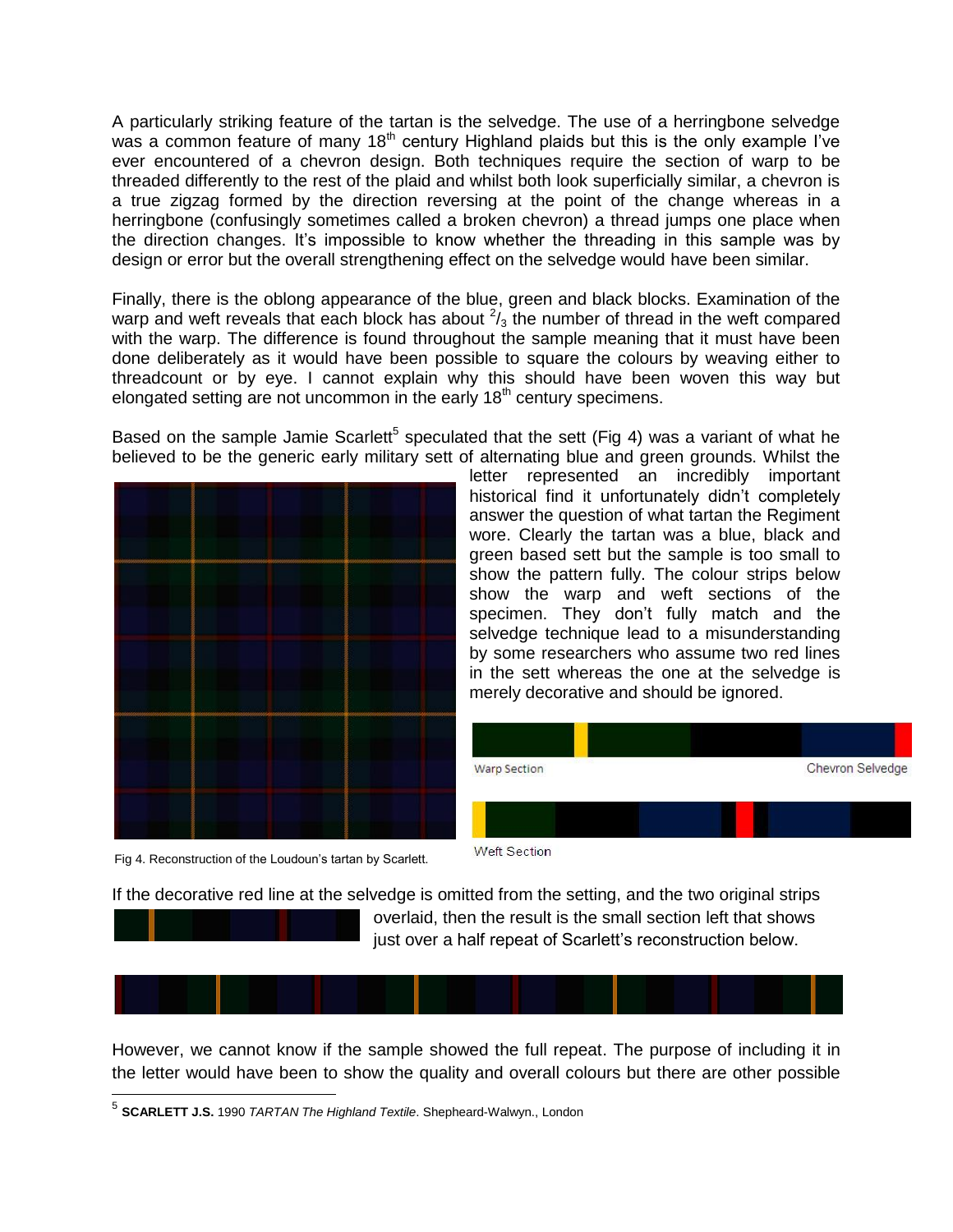extrapolations of the design. Perhaps the most likely of these is a decorated version of the standard Government tartan which was known to have been a plaid sett originally. This Government setting was used by several of the early Highland regiments and in the later  $18<sup>th</sup>$ century thin stripes of decorative colour were added:

- 77<sup>th</sup> Regt or Atholl Highlanders two red stripes (now Murray of Atholl).
- $\bullet$  78<sup>th</sup> Regt or Ross-shire Buffs one red and one white stripe (now MacKenzie)
- Baillie Fencibles one red and one yellow (now Baillie).

There is a great deal of debate about when the Government or Black Watch tartan was first adopted. The Regiment pre-dated Loudoun's and from portraits we know that the tartan was in use by c1760 at the latest so it's entirely possible that the full setting of the 64<sup>th'</sup>s tartan was a decorated version of the Black Watch. If that were the case the result would be the tartan below (Fig 5) which is almost identical to that used by the later Baillie Fencibles raised in 1794.



Fig 5. An alternative reconstruction of Loudoun's Highlanders tartan (PEM 2010).

The difference between this alternative reconstruction and the tartan of the Baillie Fencibles (top and bottom below) is the lack of black guards to the yellow stripe in the Loudoun setting.